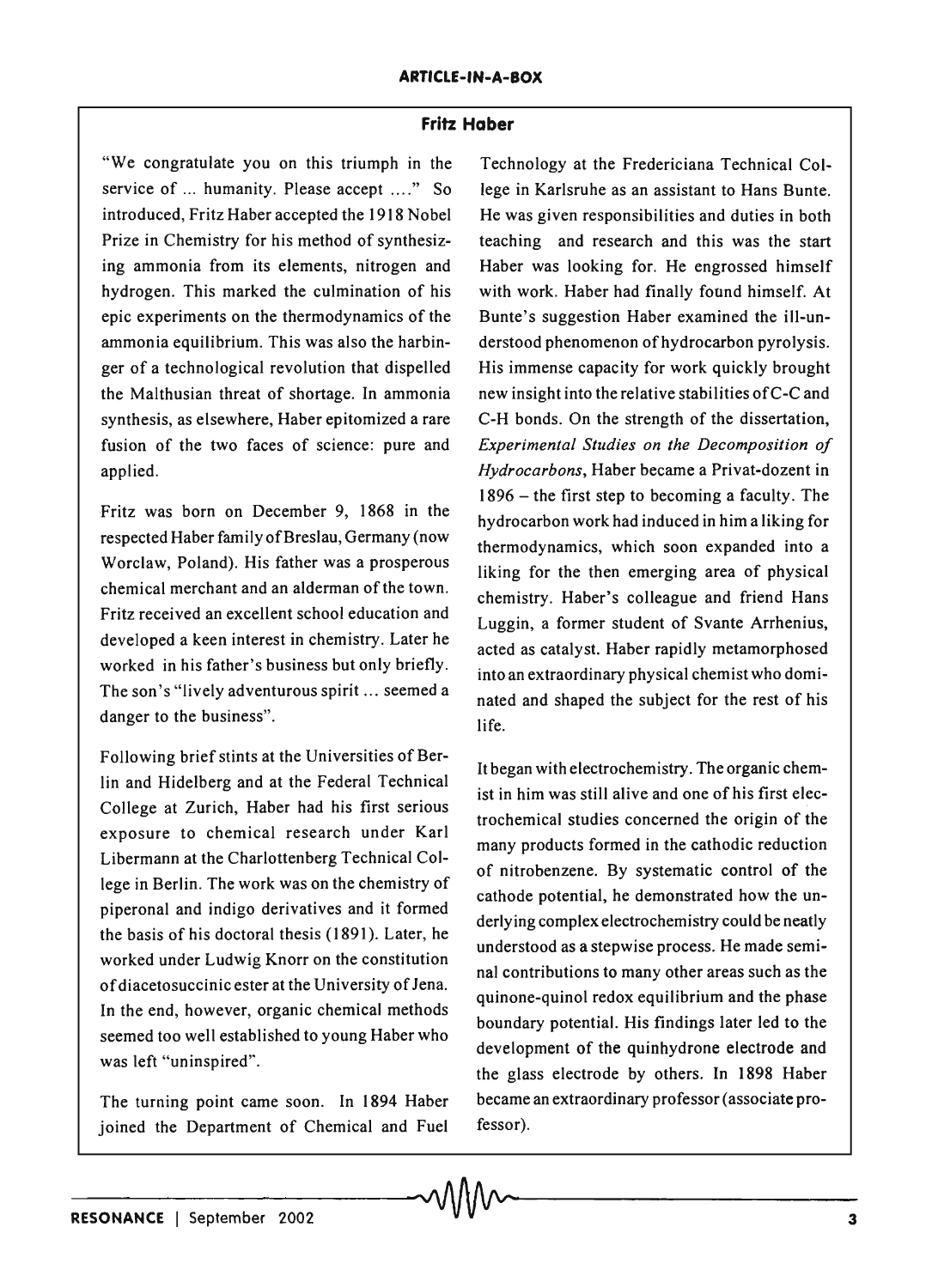Haber's first important book, *Technical Electrochemistry* was published in the same year. Seven years later, *The Thermodynamics of Technical Gas Reactions* appeared. This book which was hailed as "a model of accuracy and critical insight", stands tall in the annals of thermodynamics. In 1906 Haber was appointed professor and director of the Institute of Physical Chemistry and Electrochemistry at Karlsruhe. He had already ventured into his ammonia work in 1904, starting with the measurement of equilibrium constants.

Nitrogen was then generally believed to be too inert to combine with hydrogen. This myth died soon and by 1908 Haber and Le Rossignol established conditions (200 atmosphere, 550°C and uranium catalyst) at which the equilibrium concentration of ammonia was high enough to yield liquid ammonia under moderate cooling. In July 1909, a BASF engineer Carl Bosch visited Karlsruhe to see this demonstration. Translation to industrial scale became possible following some brilliant inventions in high pressure chemical engineering for which Bosch (along with F Bergius of coal hydrogenation fame) received the Chemistry Nobel Prize in 1931. The saga of ammonia thus came to be decorated by two Nobel Prizes.

Today tens of million tons of ammonia are made worldwide each year, all by the Haber process. In modern plants the temperature and pressure ranges used are 400-500°C and 100-1000 atmosphere, respectively. In large plants the amount of catalyst (usually iron mixed with basic oxide promoters) can be as large as hundred tons, which remains active for over 10 years of use.

important gas reactions that Haber studied at which soon became one of the major centres of

Karlsruhe, for example, his seminal work on flame and combustion. He demonstrated that in the luminous inner core of the Bunsen flame, the thermodynamic water gas equilibrium operates and the combustion of water gas occurs in the outer mantle. The Karlsruhe years were by far the most brilliant period in Haber's career - his *Glanzzeit* as his friend Willstätter called it.

Haber left Karlsruhe in 1911 to become the director of the newly built Kaiser Wilhelm Institute of Physical Chemistry and Electrochemistry at Dahlem near Berlin (renamed Fritz Haber Institute after Haber's death). He rounded off his ammonia work and immersed himself in planning the activities of the institute. Quantum theory and the era of the electron had arrived. And Haber began by discovering the phenomenon of emission of free electrons in the low pressure reactions between chlorine (or oxygen) and alkali metals. When such exciting happenings had just begun came the abrupt halt due to the first World War,1914.

For Haber, Germany always came first. He placed himself and his laboratories at the service of the war ministry. Ammonia was oxidized to nitric acid for explosives. Poison gases were deployed. The war ended in 1918 with the German defeat. Haber was left diminished in both health and spirit. It was a shock from which he never recovered fully. Some quarters accused Haber of crime against hUmanity and some laureates boycotted the Nobel Prize award ceremony. Mankind will see a much more deadly world war. And time will heal it all. Today Haber is remembered as the genius that he was.

With the war finally behind him, Haber's in-Ammonia synthesis tends to overshadow the other domitable spirit rose again to build his institute